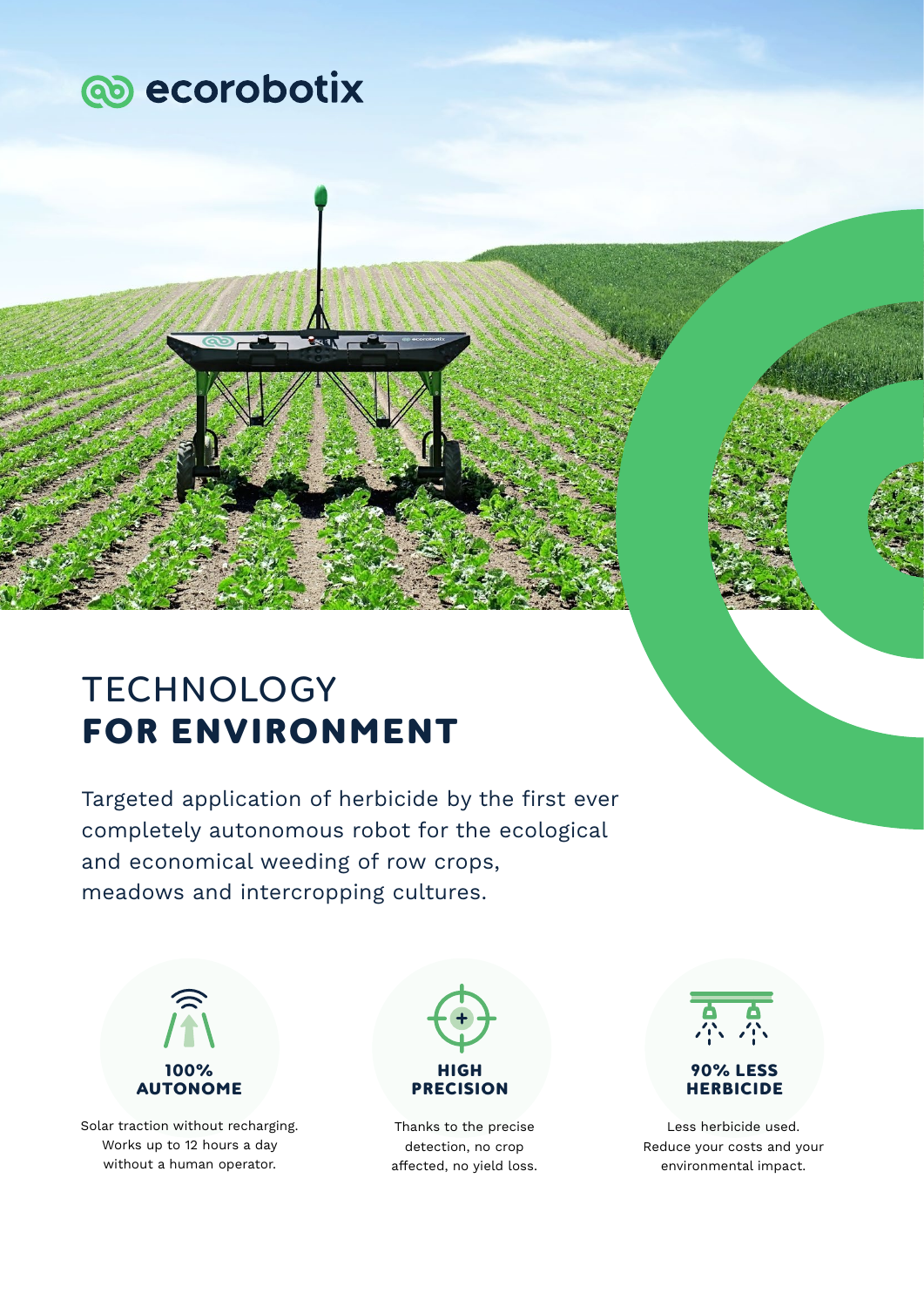## **AN INNOVATIVE, AUTONOMOUS AND ECONOMICAL MACHINE**

The robot works without being controlled by a human operator. It covers the ground just by getting its bearings and positioning itself with the help of its camera and GPS. Its system of vision enables it to follow crop rows, and to detect the presence and position of weeds in and between the rows. Two robotic arms then apply a microdose of herbicide, systematically targeting the weeds that have been detected. In bare fields or meadows the robot positions itself precisely thanks to its GPS RTK.

Reliance on solar power makes the robot completely autonomous in terms of energy, even when the weather is overcast. As it adapts its speed to the concentration of weeds, it is most suitable for use in fields where the level of concentration is low to moderate, in order to cover the ground at a reasonable speed. We recommend using the machine after an initial standard application of herbicide, in order to replace subsequent applications and thus save an important amount of herbicide (more than 20x less than with a standard treatment). The machine can be completely controlled and configured by means of a Smartphone app.

### **TYPICAL PATTERN OF USE THROUGH THE YEAR**

| <b>MARCH - APRIL</b>                                                     | MAY - JUNE        | <b>JULY - AUGUST</b>                                             | SEPT. - OCT.                                                                                      |
|--------------------------------------------------------------------------|-------------------|------------------------------------------------------------------|---------------------------------------------------------------------------------------------------|
| Eradication of perennial<br>weeds in meadows and<br>intercropping fields | Weeding beetroot* | Eradication of weeds in<br>meadows and intercrop-<br>ping fields | Weeding rape* and<br>eliminating perennial<br>growths in meadows<br>and intercropping<br>cultures |

#### **HOW IT WORKS**



Systematic sweep of the entire field – no corners are left out.



The robot arm places a microdose just at the right spot, without any wastage.



Weeds are detected with a success rate in excess of 85%\*\* both in and between rows.



The robot can easily be transported by tractor.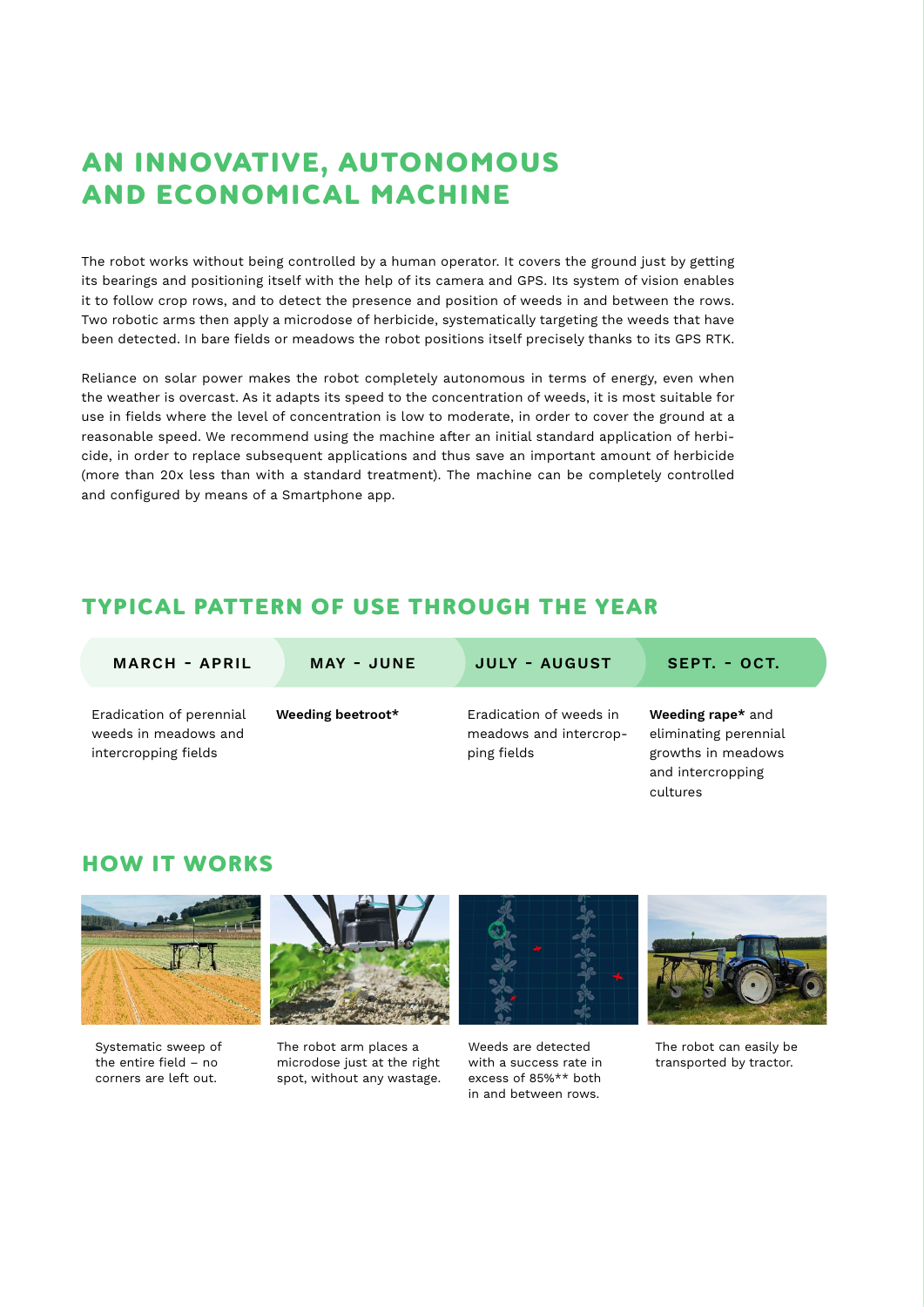## **TECHNICAL SPECIFICATIONS**

- Photovoltaic panels **1**
- Camera and artificial vision for **2** guidance and positioning
- Navigation by GPS and sensors **3**
- Electrical drive **4**
- Rapid robotic arms with sprayers **5**
- Tanks for two different products **6**



Specifications for information purposes only, subject to change without notice.

| <b>Dimensions</b>         | 2.20 x 1.70 x 1.30 (width x length x height, camera folded down)            |  |
|---------------------------|-----------------------------------------------------------------------------|--|
| Weight                    | 130 kg                                                                      |  |
| Width of area covered     | 2 metres                                                                    |  |
| <b>Speed</b>              | 0.4 m/s (average)                                                           |  |
| Space between crops       | 35 to 70 cm (adjustable)                                                    |  |
| Maximum height of crop    | 25 cm                                                                       |  |
| Robotic arms              | Fast Delta - executing 4000 movements per hour                              |  |
| Precision                 | < 2 cm                                                                      |  |
| <b>Effectiveness</b>      | > 85% of weeds are detected and destroyed**                                 |  |
| Surface area covered      | max 3 ha/day, max 10 ha/week**                                              |  |
| Energy                    | Highly efficient solar cells (380W) and battery                             |  |
| <b>Sensors</b>            | Colour megapixel camera, GPS RTK, compass                                   |  |
| Navigation                | 100% of the field covered                                                   |  |
| <b>Tanks</b>              | $2 \times 15$ litres – more than enough for one day of autonomous operation |  |
| Control and configuration | By Smartphone or Tablet (Android/iOS)                                       |  |
| Communication             | Short (WiFi) or long distance (mobile phone networks)                       |  |
| Soil humidity / wind      | Soil must not be too wet or viscous. Maximum wind 60 km/h at ground level.  |  |
| Other                     | Incorporates antitheft system                                               |  |

\* Other cultures are in the pipeline and will be added with new software updates.

\*\* In ideal conditions - May decrease depending on the conditions of use.